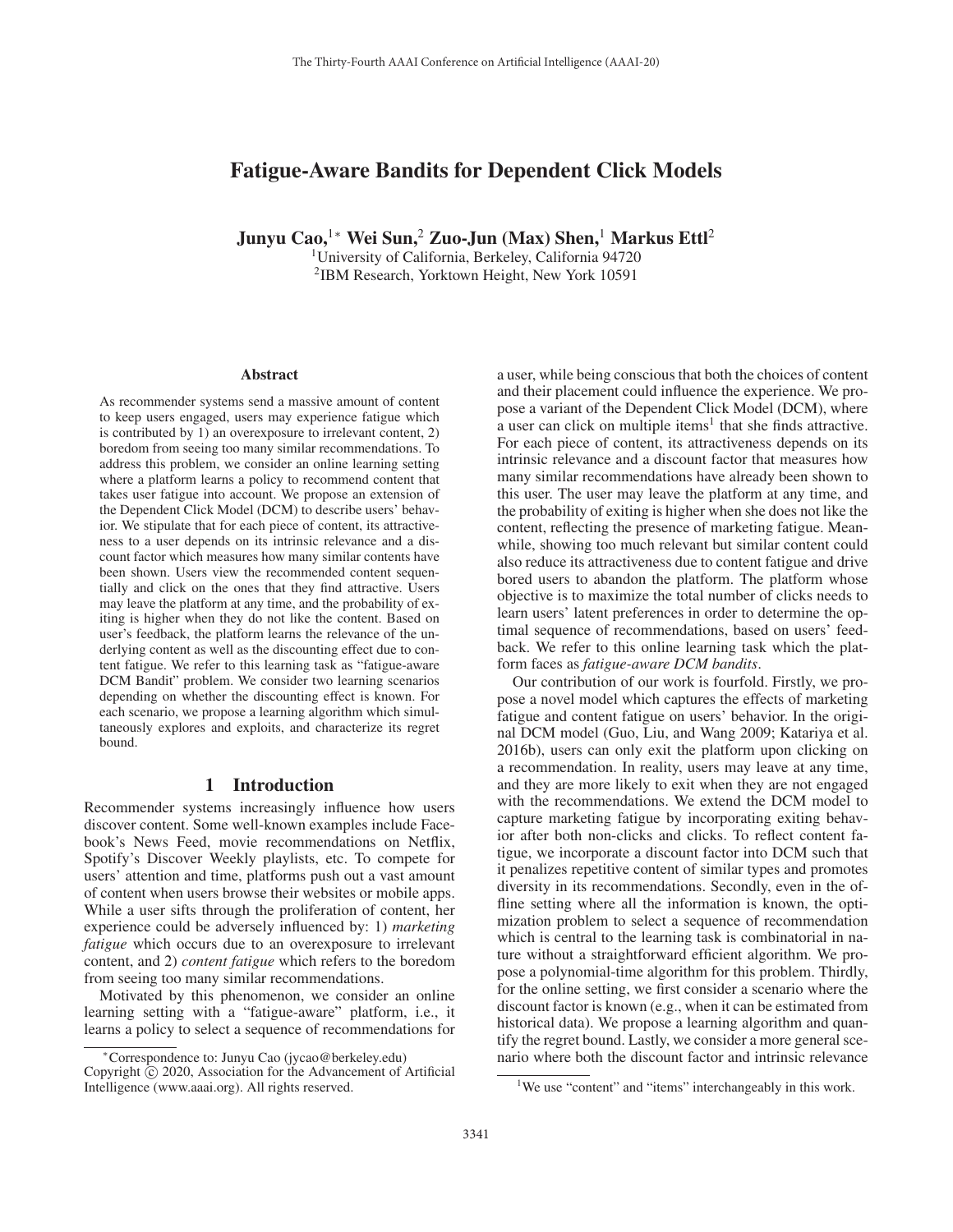of items need to be learned. This is a significantly more challenging setting to analyze because 1) we only observe partial feedback on item's attractiveness which depends on both the discount factor and the relevance; 2) the discount factor is dependent on the content that we recommend. For this scenario, we also establish a regret bound for the algorithm that we propose.

Our paper is organized as follows. In Section 2, we review related work. In Section 3, we introduce the fatigue-aware DCM model and provide an offline algorithm to find the optimal sequence when all parameters are known. In Section 4 and 5, we introduce our learning problems for two scenarios depending on whether the discount factor is known and analyze the regret associated with the proposed algorithms. In Section 6, we perform several numerical experiments to evaluate the performance of our algorithms.

## 2 Related Literature

Cascade Model (Chuklin, Markov, and Rijke 2015; Craswell et al. 2008) is a popular model that describes user's singleclick behavior. Several variants of this model have been considered in the bandit literature (Combes et al. 2015; Kveton et al. 2015a; 2015b). One of its limitations is that the positions of the items do not influence the reward since a user is expected to browse the list of recommendations until she clicks on the content that she likes. DCM (Guo, Liu, and Wang 2009) generalizes Cascade Model to allow multiple clicks by incorporating a parameter to indicate the probability that a user resumes browsing after clicking on a recommendation. On the other hand, if a user does not click, she views the next item with certainty unless the sequence runs out. Katariya et al. 2016b analyzed one type of DCM bandit settings. However, the reward in Katariya et al. 2016b does not exactly correspond to the number of clicks. In our DCM bandit setting, the rewards exactly correspond to the number of users' clicks, which is an ubiquitous measure on recommenders' effectiveness. In addition, as our model allows users to exit at any time, the position of the items matters as users may exit the platform early if they do not like what has been shown initially.

Alternative multi-click models include Position-Based Model (PBM) (Richardson, Dominowska, and Ragno 2007). In PBM, the click probability of an item is a product of a static position-based examination probability and the item's intrinsic relevance score. The following papers have investigated PBM bandits. More specifically, in Lagrée, Vernade, and Cappé 2016, the position-based examination probability is assumed known, whereas this quantity has to be learned together with item attractiveness in Komiyama, Honda, and Takeda 2017. In particular, Komiyama, Honda, and Takeda 2017 derive a parameter-dependent regret bound, which assumes that the gap between parameters is strictly positive. While our model also includes a position-dependent parameter which discounts the attractiveness of an item, this quantity does not merely depend on the position. The discount factor also depends on the order and the content types of the recommendations. For our setting, we derive a parameterindependent regret bound.

Our work also bears some resemblance to the stochastic rank-1 bandits (Katariya et al. 2016a; 2017), where a row arm and a column arm are pulled simultaneously in each around, and the reward corresponds to the product of the two values. In our setting, item attractiveness is a product of the discount factor and item's intrinsic relevance. However, in rank-1 bandits, one is only interested in determining the particular pair that yields the highest reward, whereas we need to learn and rank all items, which is significantly harder.

An important topic of recommender systems is fatigue control (Kapoor et al. 2015; Ma, Liu, and Shen 2016). One way to manage content fatigue is to introduce diversity in recommendations (Radlinski, Kleinberg, and Joachims 2008; Ziegler et al. 2005). The linear submodular function has been used to tackle the diversification problem in bandit setting (Yu, Fang, and Tao 2016; Yue and Guestrin 2011). Warlop, Lazaric, and Mary 2018 propose a reinforcement learning framework that uses a linear reward structure which captures the effect of the recent recommendations on user's preferences. However, instead of recommending specific items as in our work, Warlop, Lazaric, and Mary 2018 restrict to recommending genres or content types to a user. While Cao and Sun 2019; Wang and Tulabandhula 2019 have also studied marketing fatigue in an online setting, their setting only captures a single click, whereas our model allows multiple clicks and incorporates the effect of content fatigue in addition to marketing fatigue.

# 3 Problem Formulation

In this section, we formally introduce the fatigue-aware DCM model and present an algorithm to determine the optimal sequence of recommendations in an offline setting where all underlying parameters are known.

## 3.1 Setting

Suppose there are  $N$  available items (e.g., songs, videos, articles) for the platform to choose from, denoted as  $[N]$ . Each item belongs to one of the  $K$  types (e.g., genres, categories, topics). Let  $S = (S_1, \dots, S_m)$  denote a sequence of recommended items. For each item  $i, u_i$  denotes its intrinsic relevance to a user, and  $C(i) = j$  if item i belongs to type j. We define  $h_i(\mathbf{S})$  as the number of items with type  $C(i)$  shown before item *i*. Similar to Warlop, Lazaric, and Mary 2018, we model the impact of showing too many similar contents as a discount factor on items' attractiveness. More precisely, define the attractiveness of item i as  $z_i(\mathbf{S}) := f(h_i(\mathbf{S}))u_i$ , where  $f(\cdot)$  represents the discount factor on users' preferences due to content fatigue, which depends on how many items of the same type have been shown.  $f(\cdot)$  is assumed to be a decreasing function. Without loss of generality, we assume  $f(0) = 1$ .

Given a list of recommendations  $S = (S_1, \dots, S_m)$ , a user examines it sequentially, starting from  $S_1$ . The user clicks on item  $i$  when she finds it attractive. The platform receives a reward for every click. DCM models the multi-click behavior by incorporating a parameter  $g$  which is the probability that the user will see more recommendations after a click. In case of no click or skip, unlike in the original DCM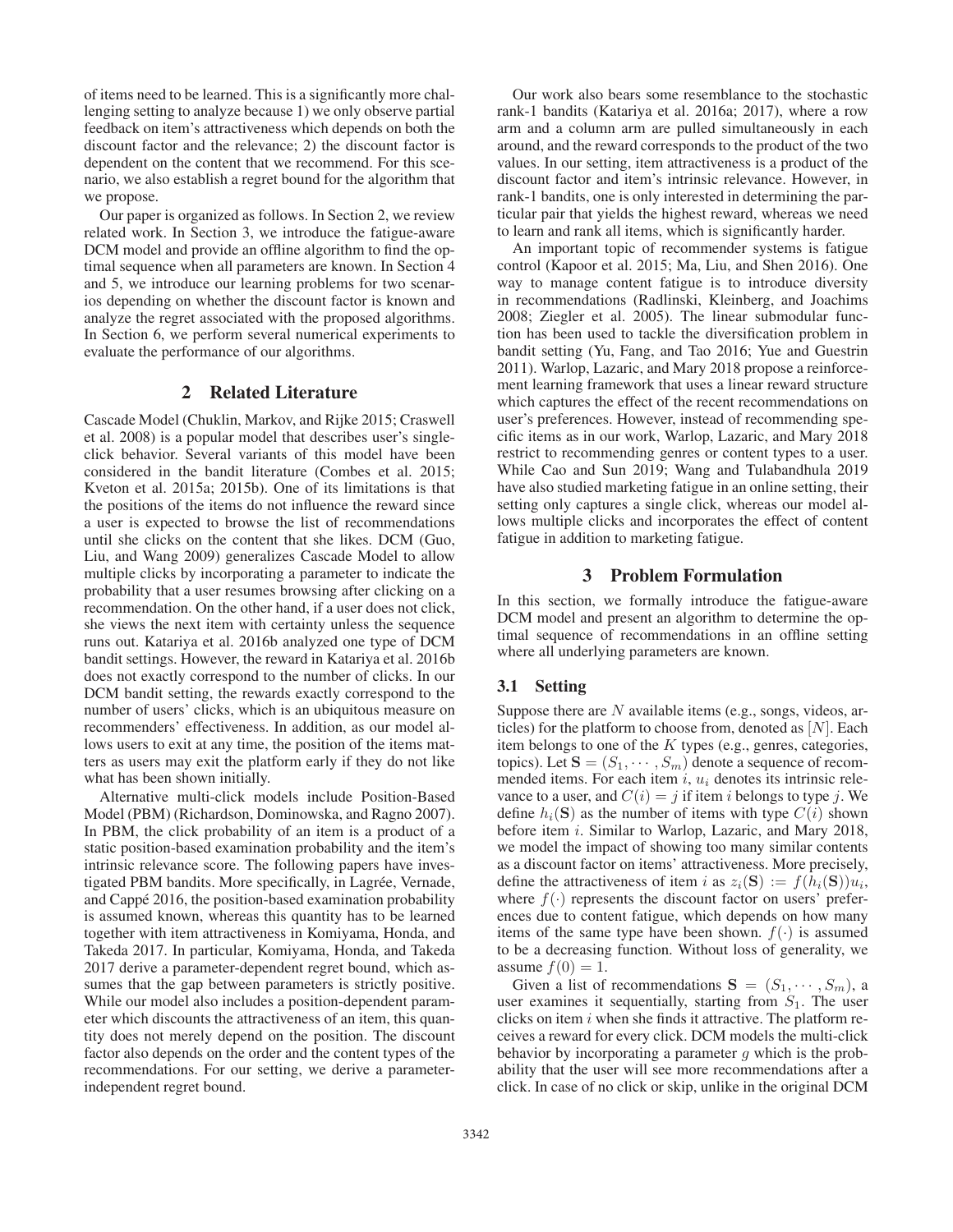(Guo, Liu, and Wang 2009; Katariya et al. 2016b) where a user examines the next item with probability 1, we use  $q$ to denote the probability that the user will resume browsing. As users are more likely to stay on the platform and continue browsing after consuming a piece of good content<sup>2</sup>, we let  $q \leq q$ . The interaction between a user and recommended content is illustrated in Fig 1.



Figure 1: User behavior in a fatigue-aware DCM.

The probability of clicking on item i from a sequence **<sup>S</sup>**, denoted as  $\mathbb{P}_i(S)$ , depends on its position in the list, its own content, as well as the content of other items shown previously. Formally,

$$
\mathbb{P}_{i}(\mathbf{S}) = \qquad \qquad \text{if } i \in S_1
$$
\n
$$
\left\{ \prod_{k=1}^{u_i} \left( g z_{I(k)}(\mathbf{S}) + q(1 - z_{I(k)}(\mathbf{S})) \right) z_i(\mathbf{S}) \quad \text{if } i \in S_l \right\}
$$

where  $I(\cdot)$  denotes the index function, i.e.,  $I(k) = i$  if and only if  $S_k = \{i\}$ . When i is the first item of the sequence, the probability of clicking is simply  $u_i$ , which is its intrinsic relevance. For the remainder of the sequence, the probability of clicking on i as the  $l^{th}$  item is the iont probability that 1) the user finds item i attractive afjoint probability that 1) the user finds item  $i$  attractive after taking content fatigue into account,  $z_i(\mathbf{S})$ ; 2) she remains on the platform after examining the first  $l - 1$  items,  $\prod_{k=1}^{l-1} (gz_{I(k)}(\mathbf{S}) + (1 - z_{I(k)}(\mathbf{S}))q)$ , which accounts for both clicking and skinning behavior both clicking and skipping behavior.

### 3.2 Platform's optimization problem

The platform's objective is to maximize the total number of clicks by optimizing the sequence of recommended items. We use  $R(S)$  to denote the platform's expected reward, i.e.,  $E[R(S)] = \sum_{i \in [N]} \mathbb{P}_i(S)$ . Thus, the platform's optimization problem can be written as

$$
\max_{\mathbf{S}} E[R(\mathbf{S})]
$$
  
s.t.  $S_i \cap S_j = \emptyset, \forall i \neq j.$  (1)

The constraint requires no duplicated items in the recommendations. We define **S**<sup>∗</sup> as the optimal sequence of content, and  $R^*$  as the corresponding maximum reward. While this problem is combinatorial in nature, Theorem 3.1 shows that this problem is polynomial-time solvable and the optimal sequence **S**<sup>∗</sup> can be identified by Algorithm 1.

Algorithm 1: Determine the optimal sequence **S**<sup>∗</sup> to the offline combinatorial problem

1 for  $i = 1: K$  do<br>2 Sort  $u_i$  for C Sort  $u_i$  for  $C(j) = i$  in an decreasing order  $o(\cdot)$ where  $o(j) = r$  if item j is at the  $(r + 1)^{th}$ position;

$$
3 \quad \int \ \det \lambda_j = u_j f(o(j));
$$

- 4 end
- 5 Sort  $\lambda_j$  for all  $j = 1 : N$  in an decreasing order  $o'(\cdot)$ <br>where  $o'(s) = i$  if item *i* is at the *r*<sup>th</sup> nosition. where  $o'(r) = j$  if item j is at the r<sup>th</sup> position;<br>et  $S = (o'(1) \ o'(2) \ \cdots \ o'(N))$
- 6 Set **S** =  $(o'(1), o'(2), \cdots, o'(N))$ .

#### Theorem 3.1 *Algorithm 1 finds the optimal sequence* **S**∗*.*

Due to the space limit, we present the proof outline in the main paper and the detailed proofs are included in the Supplementary Material.

Proof outline: We prove the result by contradiction. If the optimal sequence **S**<sup>∗</sup> is not ordered by Algorithm 1, then there exists a neighboring pair  $I(i)$  and  $I(i + 1)$  such that either 1)  $I(i)$  and  $I(i + 1)$  belong to the same type and  $u_{I(i)} < u_{I(i+1)}$  or 2)  $I(i)$  and  $I(i+1)$  belong to different types and  $f(h_{I(i)}(S^*))u_{I(i)} < f(h_{I(i+1)}(S^*))u_{I(i+1)}$ . We then show that swapping items  $I(i)$  and  $I(i + 1)$  increases the expected reward, which is a contradiction to **S**<sup>∗</sup> being optimal.  $\square$ 

For each category, Algorithm 1 first ranks items based on their intrinsic relevance. If an item has the  $(r + 1)^{th}$  largest relevance score within a category, we will then multiply the score with  $f(r)$  to compute its attractiveness. Next, the algorithm ranks items across all categories in their decreasing attractiveness. The complexity of Algorithm 1 is  $O(N \log N)$ . We also observe that the optimal sequence is completely determined by items' intrinsic relevance **u** and the discount factor f, and is independent of the resuming probabilities  $g$  and  $q$ . In other words, the platform only needs to learn  $u$  and  $f$  for the online learning task. Nevertheless, the resuming probabilities influence the learning speed as we will investigate in the following sections.

### 4 Learning with Known Discount Factor  $f$

In the previous section, we assume all the parameters are known to the platform. It is natural to ask what the platform should do in the absence of such knowledge. Beginning from this section, we will present learning algorithms to the fatigue-aware DCM bandit problem and characterize the corresponding regret bound. We first investigate a scenario where the discounting effect caused by content fatigue is known (e.g., it could be estimated from historical data), and the platform needs to learn the item's intrinsic relevance

<sup>&</sup>lt;sup>2</sup>We provide some evidence of this phenomenon based on the estimates from a real dataset, with more details in Section 6.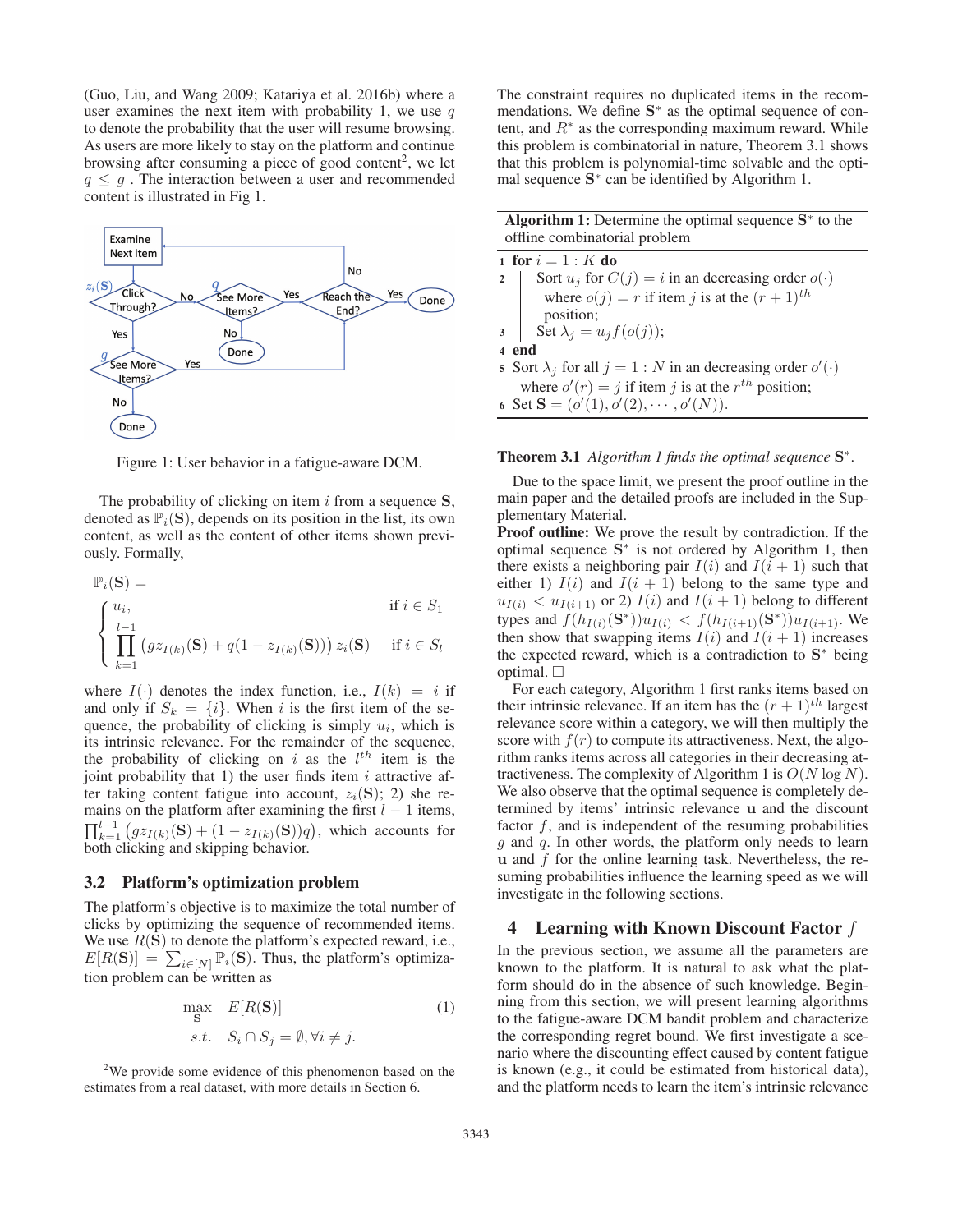**u** to determine the optimal sequence. We want to emphasize the differences between this setting and other learning-torank problems (Combes et al. 2015; Kveton et al. 2015a; 2015b). Firstly, in our setting, only partial feedback to a list is observed as the user might leave before viewing all the recommendations. Secondly, as the order of the content influences their attractiveness, the click rate of an item is non-stationary. Thirdly, in many previous learning-to-rank related problems, the position-biased examine probability is usually assumed to be fixed for each position. However, in our setting, this examine probability depends on the content of previously shown recommendations.

Assume users arrive at time  $t = 1, \dots, T$ . For each user t, the platform determines a sequence of items  $S<sup>t</sup>$ .<br>We evaluate a learning algorithm by its expected cumula-We evaluate a learning algorithm by its expected cumulative rewards under policy  $\pi$ , or equivalently, its expected cumulative regret which is defined as  $Regret_{\pi}(T; \mathbf{u})$  =  $E_{\pi} \left[ \sum_{t=1}^{T} R(\mathbf{S}^*, \mathbf{u}) - R(\tilde{\mathbf{S}}^t, \mathbf{u}) \right]$ 

# 4.1 Algorithm FA-DCM-P

Our strategy, which we call Fatigue-Aware DCM with Partial information (FA-DCM-P), is a UCB-based policy. We first define an unbiased estimator for **u** and its upper confidence bound.

We define the pair  $(i, j)$  as an event that item j is the  $(i + 1)<sup>th</sup>$  recommendation from the category  $C(j)$ . That is, i recommendations from the same category  $C(j)$  have been i recommendations from the same category  $C(j)$  have been<br>shown before item i We define  $T_{ij}$  as the enoch for the shown before item j. We define  $\mathcal{T}_{ij}$  as the epoch for the event  $(i, j)$  i.e.  $t \in \mathcal{T}_{ij}$  if and only if user t observes the event  $(i, j)$ , i.e.,  $t \in \mathcal{T}_{ij}$  if and only if user t observes the event  $(i, j)$ . Let  $T_{ij}(t)$  denote the number of times that the event  $(i, j)$ . Let  $T_{ij}(t)$  denote the number of times that the event  $(i, j)$  occurs by time t i.e.  $T_{ij}(t) = |T_{ij}(t)|$ . Define event  $(i, j)$  occurs by time t, i.e.,  $T_{ij}(t) = |\mathcal{T}_{ij}(t)|$ . Define  $T_j(t) = \sum_i T_{ij}(t)$ . Let  $z_{ij}^t$  be the binary feedback for user<br>t observing the event  $(i, i)$ , where  $z^t = 1$  indicates that the t observing the event  $(i, j)$ , where  $z_{ij}^t = 1$  indicates that the user click and  $z_t^t = 0$  means no click at skin. Define  $\hat{u}_t$ user clicks, and  $z_{ij}^t = 0$  means no click or skip. Define  $\hat{u}_{j,t}$ <br>as the estimator for  $u$ , and  $u^{UCB}$  as its upper confidence as the estimator for  $u_j$ , and  $u_{j,t}^{UCB}$  as its upper confidence<br>bound i.e. bound, i.e.,

$$
\hat{u}_{j,t} = \frac{1}{T_j(t)} \sum_{i} \sum_{t \in \mathcal{T}_{ij}} \frac{z_{ij}^t}{f_i}, \qquad u_{j,t}^{UCB} = \hat{u}_{j,t} + \sqrt{2 \frac{\log t}{T_j(t)}}.
$$
\n(2)

In Algorithm FA-DCM-P, for a user arriving at time  $t$ , we use  $\mathbf{u}_{t-1}^{UCB}$  to calculate the current optimal sequence of recommendations. Define  $w_t$  as the last item examined by recommendations. Define  $w_t$  as the last item examined by user  $t$ , which occurs when one of the following feedback is observed: 1) the user exits after clicking on  $w_t$ ; 2) the user views  $w_t$  without clicking and exits; 3) the sequence runs out. When the last examined item  $w_t$  is shown, we update  $T_j(t)$  and the upper confidence bound to  $\mathbf{u}_t^{UCB}$  based on the feedback the feedback.

#### 4.2 Regret analysis for Algorithm FA-DCM-P

In this section, we quantify the regret bound for our proposed algorithm. We first derive the following lemmas which will be used in the regret analysis.

Algorithm 2: [FA-DCM-P] An algorithm for fatigueaware DCM bandit when  $f$  is known

**1 Initialization:** Set  $u_{i,0}^{UCB} = 1$  and  $T_i(0) = 0$  for all  $i \in [N]: t = 1$ .  $i \in [N]; t = 1;$ 

2 while  $t < T$  do<br>3 Compute  $\tilde{S}^t$ 3 Compute  $S^t$  = arg max $S$   $E[R(S, \mathbf{u}_{t-1}^{UCB})]$ according to Theorem 3.1;

4 Offer sequence  $S^t$ , observe the user's feedback;

5 update  $T_i(t)$ ; update  $\mathbf{u}_t^{UCB}$  according to<br>Equation (2):  $t = t + 1$ : Equation (2);  $t = t + 1$ ;

6 end

**Lemma 4.1** *For any t* and  $j \in [N]$  *we have* 

$$
P\left(u_{j,t}^{UCB} - \sqrt{8\frac{\log t}{T_j(t)}} < u_j < u_{j,t}^{UCB}\right) \ge 1 - \frac{2}{t^4}.
$$

Lemma 4.2 *Assume* **S**<sup>∗</sup> *is the optimal sequence of messages. Under the condition that*  $0 \le u \le u'$ *, we have* 

 $E[R(\mathbf{S}^*, \mathbf{u}')] \geq E[R(\mathbf{S}^*, \mathbf{u})].$ 

Proof of Lemma 4.2. We prove this theorem by induction. For the optimal sequence  $\mathbf{S}^* = (S_1, S_2, \cdots, S_N)$ , since  $u'_{I(N)} \geq u_{I(N)}$ , we have  $E[R(S_N, \mathbf{u}')] \geq E[R(S_N, \mathbf{u})].$ <br>Assume the inequality Assume the inequality

$$
E[R((S_{k+1},\cdots,S_N),\mathbf{u}')]\geq E[R((S_{k+1},\cdots,S_N),\mathbf{u})]
$$

holds, and now we prove that  $E[R((S_k, \dots, S_N), \mathbf{u}')] \ge E[R((S_k, \dots, S_N), \mathbf{u}])$  $E[R((S_k, \cdots, S_N), \mathbf{u})]$ . Since

$$
E[R((S_k, \dots, S_N), \mathbf{u}')] \n= u'_{I(k)} + (gu'_{I(k)} + q(1 - u'_{I(k)}))E[R((S_k, \dots, S_N), \mathbf{u}')] \n= u'_{I(k)} + ((g - q)u'_{I(k)} + q)E[R((S_k, \dots, S_N), \mathbf{u}')] \n\ge u_{I(k)} + ((g - q)u_{I(k)} + q)E[R((S_k, \dots, S_N), \mathbf{u})] \n= E[R((S_k, \dots, S_N), \mathbf{u})].
$$

Therefore, we reach the desired result.

Theorem 4.3 *The regret of Algorithm FA-DCM-P during time* T *is bounded by*

$$
Regret_{\pi}(T) \le C \left(\frac{1 - g^N}{1 - g}\right)^{3/2} \sqrt{NT \log T}.
$$

*for some constant* C*.*

**Proof outline:** Define event  $A_{i,t} = \{u_{i,t}^{UCB} - \sqrt{8 \frac{\log t}{T_i(t)}} \leq$  $u < u_{i,t}^{UCB}$  and  $E_t = \bigcap_{i=1}^{N} A_{i,t}$ . On the "large probabil-<br>i.e." such  $E$  with Large 4.2, we also use  $E[D(\tilde{\alpha}_{i,t})]$ ity" event  $E_t$ , with Lemma 4.2, we obtain  $E[R(\mathbf{S}^t, \mathbf{u})] \leq E[D(\mathbf{S}^* \cdot \mathbf{u})] < E[D(\mathbf{S}^* \cdot \mathbf{u})] \leq E[D(\mathbf{S}^* \cdot \mathbf{u})]$  $E[R(\mathbf{S}^*, \mathbf{u})] \leq E[R(\mathbf{S}^*, \mathbf{u}^{UCB})] \leq E[R(\mathbf{S}^t, \mathbf{u}^{UCB})].$ It implies that  $E[R(S^*, \mathbf{u})] - E[R(S^t, \mathbf{u})] \le$ <br> $E[D(\tilde{S}^t, \mathbf{u})] - E[D(\tilde{S}^t, \mathbf{u})] - \mathbf{I}$  at  $I(\cdot)$  denote the  $E[R(\mathbf{S}^t, \mathbf{u}^{UCB})] - E[R(\mathbf{S}^t, \mathbf{u})]$ . Let  $I_t(\cdot)$  denote the index function for user t. We then show that the cumulative index function for user  $t$ . We then show that the cumulative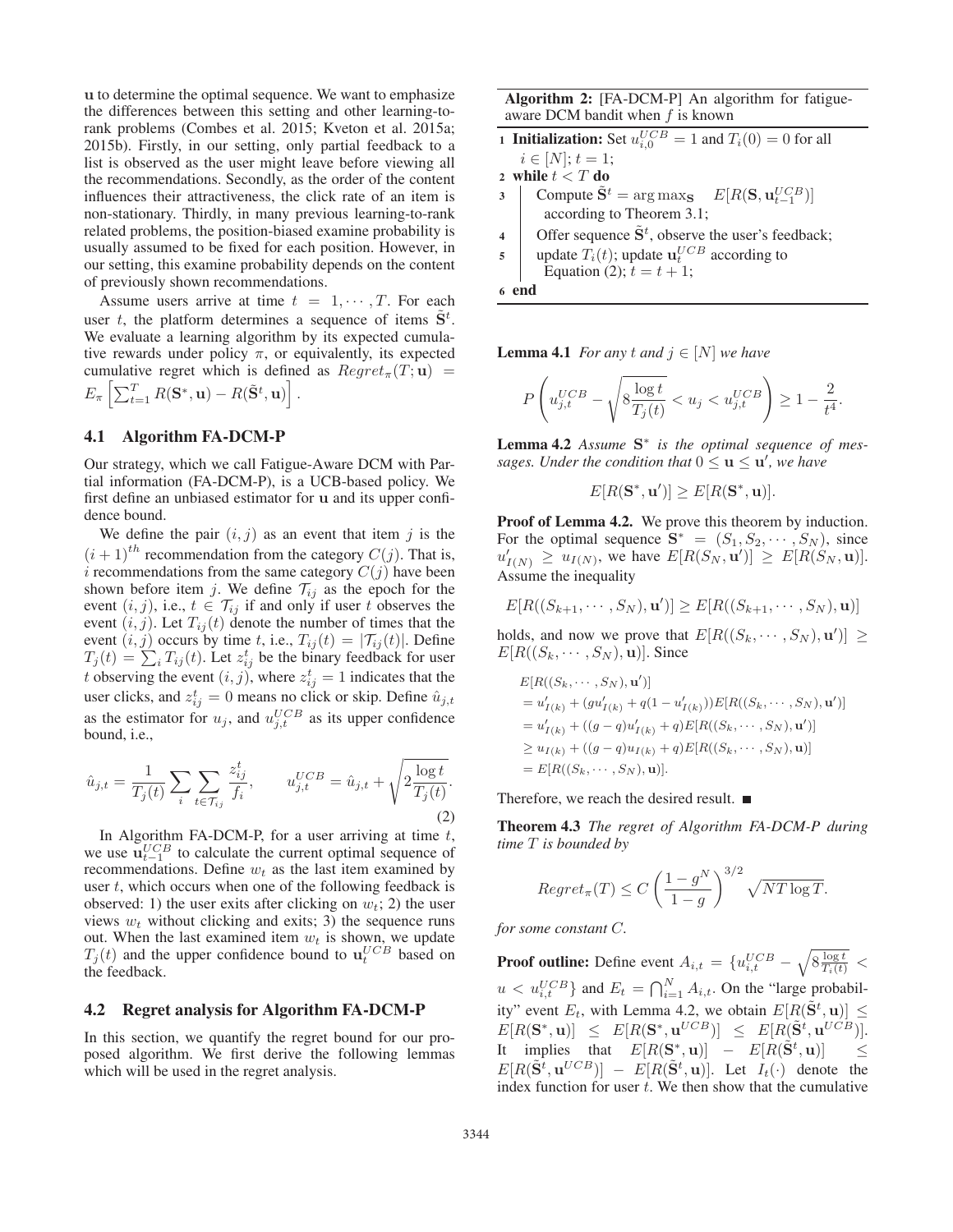difference on event  $E_t$  can be bounded from above by

$$
E_{\pi} \left[ \sum_{t=1}^{T} \sum_{i=1}^{|\tilde{\mathbf{S}}^{t}|} \prod_{k=1}^{i-1} ((g - q) f(h_{I_{t}(k)}(\tilde{\mathbf{S}}^{t})) u_{I_{t}(k),t}^{UCB} + q) \right]
$$
  

$$
f(h_{I_{t}(i)}(\tilde{\mathbf{S}}^{t})) u_{I_{t}(i),t}^{UCB} 1(E_{t}) \right] - E_{\pi} \left[ \sum_{t=1}^{T} \sum_{i=1}^{|\tilde{\mathbf{S}}^{t}|} \prod_{k=1}^{i-1} ((g - q) \cdot f(h_{I_{t}(k)}(\tilde{\mathbf{S}}^{t})) u_{I_{t}(k)} + q) f(h_{I_{t}(i)}(\tilde{\mathbf{S}}^{t})) u_{I_{t}(i)} 1(E_{t}) \right]
$$
  

$$
\leq \frac{1 - g^{N}}{1 - g} E_{\pi} \left[ \sum_{t=1}^{T} \sum_{j=1}^{N} \kappa_{j,t} (u_{j,t}^{UCB} - u_{j,t}) 1(E_{t}) \right],
$$

where  $\kappa_{j,t} = \prod_{k=1}^{t_t(j)-1} ((g - q)f(h_{I_t(k)}(\hat{\mathbf{S}}^t)))$ (a)  $\prod_{k=1}^{N} \binom{y}{k} \binom{y}{k} \binom{y}{k} \binom{y}{k}$ <br>
(a). It denotes the probability that user t observes<br>
tiem i and  $L(i)$  specifies the position of item i in item j and  $l_t(i)$  specifies the position of item i in  $S^t$ . We then show that the regret term can be further bounded by  $\frac{1-g^N}{1-g}$  $\sqrt{2 \log T} \sum_{i \in [N]} \sqrt{E_{\pi}[T_i(T)]}.$  Since  $\sum_{i\in[N]} E_{\pi}[T_i(T)] \leq \frac{1-g^N}{1-g}T$ , we can bound it by  $C_1(\frac{1-g^N}{1-g})^{3/2}\sqrt{NT \log T}$ . To complete the proof, we show that on the "small probability" event  $E_t^c$ , the regret can also be bounded  $\Box$ be bounded.  $\square$ 

The following results can be shown under two special cases of the DCM setting.

**Corollary 4.4** *When*  $g = q = 1$ *, the regret can be bounded by*

$$
Regret_{\pi}(T) \leq CN^2 \sqrt{T \log T}.
$$

Corollary 4.5 *When at most* L *items can be recommended to a single user, the regret can be bounded by*

$$
Regret_{\pi}(T) \leq CL^{3/2} \sqrt{NT \log T}.
$$

Corollary 4.4 characterizes the regret bound under a special setting where users never exit the platform and browse all the recommendations. In theorem 4.3, we do not limit the length of the sequence as online recommenders continuously send content to users to keep them on the platforms. If at most  $L$  items will be recommended, the correponding regret is shown in Corollary 4.5. The detailed proofs can be found in the Supplementary Material.

# 5 Learning with Unknown Discount Factor f

In this section, we consider a more general scenario where the discount factor  $f$  is also unknown and needs to be learned, in conjunction with learning items' intrinsic relevance scores **u**. Before delving into our approach, we first discuss a few alternative approaches and their trade-offs. A straightforward approach towards this problem is to treat each combination of  $f(i)$  and  $u_i$  as an arm whose expected reward is  $z_{ij} := f(i)u_j$ . However, it is not clear how to solve the offline combinatorial problem. An alternative approach is to view the problem as a generalized linear bandit which can be solved by GLM-UCB (Li, Lu, and Zhou 2017). Taking logarithm, we have  $\log(z_{ij}) = \log(f(i)) + \log(u_i)$ ,

which is a linear model. However, this approach is problematic for the following reasons: a) When  $u_i$  and  $f(i)$  go to 0,  $\log(u_i)$  and  $\log(f(i))$  can go to negative infinity, which implies that the parameter space is unbounded; b) In each step, GLM-UCB needs to compute the maximum likelihood estimators, which is computationally costly. We now present our approach, a UCB-based algorithm for this learning task which circumvents the limitations associated with the alternatived approaches discussed earlier.

# 5.1 Algorithm FA-DCM

Throughout this section, we define  $M$  as a threshold such that after showing  $M$  items from the same category, the discounting effect on item attractiveness due to content fatigue stays the same. That is,  $f(r) = f(r + 1)$  for  $r \geq M$ . Note that the maximum possible value for  $M$  could be  $N$ .

Following the notations introduced in Section 4.1, we define the unbiased estimator for  $f_i$  and  $u_j$  as

$$
\hat{f}_i^t = \frac{1}{\hat{T}_i(t)} \sum_j \sum_{r \in \mathcal{T}_{ij}(t)} \frac{z_{ij}^r}{\hat{\mu}_j}, \quad \text{and} \quad \hat{u}_j^t = \frac{\sum_{r \in \mathcal{T}_{0j}(t)} z_{0j}^r}{T_{0j}(t)},\tag{3}
$$

where  $T_i(t) = \sum_j T_{ij}(t)$ , the subscript in  $T_{0j}$  and  $z_{0j}^r$  rep-<br>recents the event  $(0, i)$ , that is, item  $i$  is the first message resents the event  $(0, j)$ , that is, item j is the first message from category  $C(j)$  to be shown. The corresponding upper confidence bounds at time  $t$  are defined as

$$
f_t^{UCB}(i) = \hat{f}_i^t + \Delta_i^t, \quad \text{and} \quad u_{j,t}^{UCB} = \hat{u}_{j,t} + \sqrt{2 \frac{\log t}{T_{0j}(t)}},
$$
\n
$$
\tag{4}
$$

where

$$
\Delta_i^t = \sum_j \sum_{r \in \mathcal{T}_{ij}(t)} \frac{z_{ij}^r}{\hat{T}_i(t)} \frac{1}{(\hat{\mu}_j^t)^2} \left(1 - \frac{1}{\hat{\mu}_j^t} \sqrt{\frac{\log t}{T_{0j}(t)}}\right)
$$

$$
1 \left(\hat{\mu}_j^t \ge \sqrt{\frac{\log t}{T_{0j}(t)}}\right) \sqrt{\frac{\log t}{T_{0j}(t)}} + \sqrt{\frac{\log t}{\hat{T}_i(t)}}.
$$

 $\Delta_i$  consists of two parts: the first part felers to the exploration term related to  $\mu_j$  for all  $j \in [N]$ , and the second part is the exploration term with respect to  $f(i)$  $\Delta_i^t$  consists of two parts: the first part refers to the explois the exploration term with respect to  $f(i)$ .

We propose a learning algorithm, which we refer to as FA-DCM for the scenario when both the function  $f$  and  $\bf{u}$ FA-DCM for the scenario when both the function f and **u** need to be learned. Define  $\theta^{UCB} = (f^{UCB} \mathbf{u}^{UCB})$  and need to be learned. Define  $\theta^{UCB} = (f^{UCB}, \mathbf{u}^{UCB})$  and  $\theta = (f, \mathbf{u})$ . At time t, we recommend a sequence  $\tilde{\mathbf{S}}^t$  based  $\theta = (f, \mathbf{u})$ . At time t, we recommend a sequence  $\mathbf{S}^t$  based on  $\theta^{UCB}$ . Suppose there exists an item i which we have not on  $\theta_{t-1}^{UCB}$ . Suppose there exists an item i which we have not collected sufficient foodback such that  $T(t) \leq eT^{2/3}$  where collected sufficient feedback such that  $T_i(t) < \alpha T^{2/3}$  where  $\alpha$  is a tuning parameter. This item will then be inserted to the beginning of the sequence  $\tilde{S}^t$  to guarantee that it will be examined. This procedure ensures that we obtain a reliable estimate for  $u_i$ , since the discount factor  $f(0) = 1$  for the first<br>item. Once the feedback of the user at time t is observed, we item. Once the feedback of the user at time t is observed, we then undate  $f^{UCB}$  and  $\mathbf{u}^{UCB}$  Finally it may be nossible then update  $f_L^{UCB}$  and  $\mathbf{u}_t^{UCB}$ . Finally, it may be possible<br>that some estimated values of  $f_C^{UCB}(i)$  violate the decreasthat some estimated values of  $f_t^{UCB}(i)$  violate the decreas-<br>ing property of f i.e.  $f_{UCB}(i) > f_{UCB}(i-1)$  then we ing property of f, i.e.,  $f_t^{UCB}(i) > f_t^{UCB}(i-1)$ , then we need to correct them to enforce the property need to correct them to enforce the property.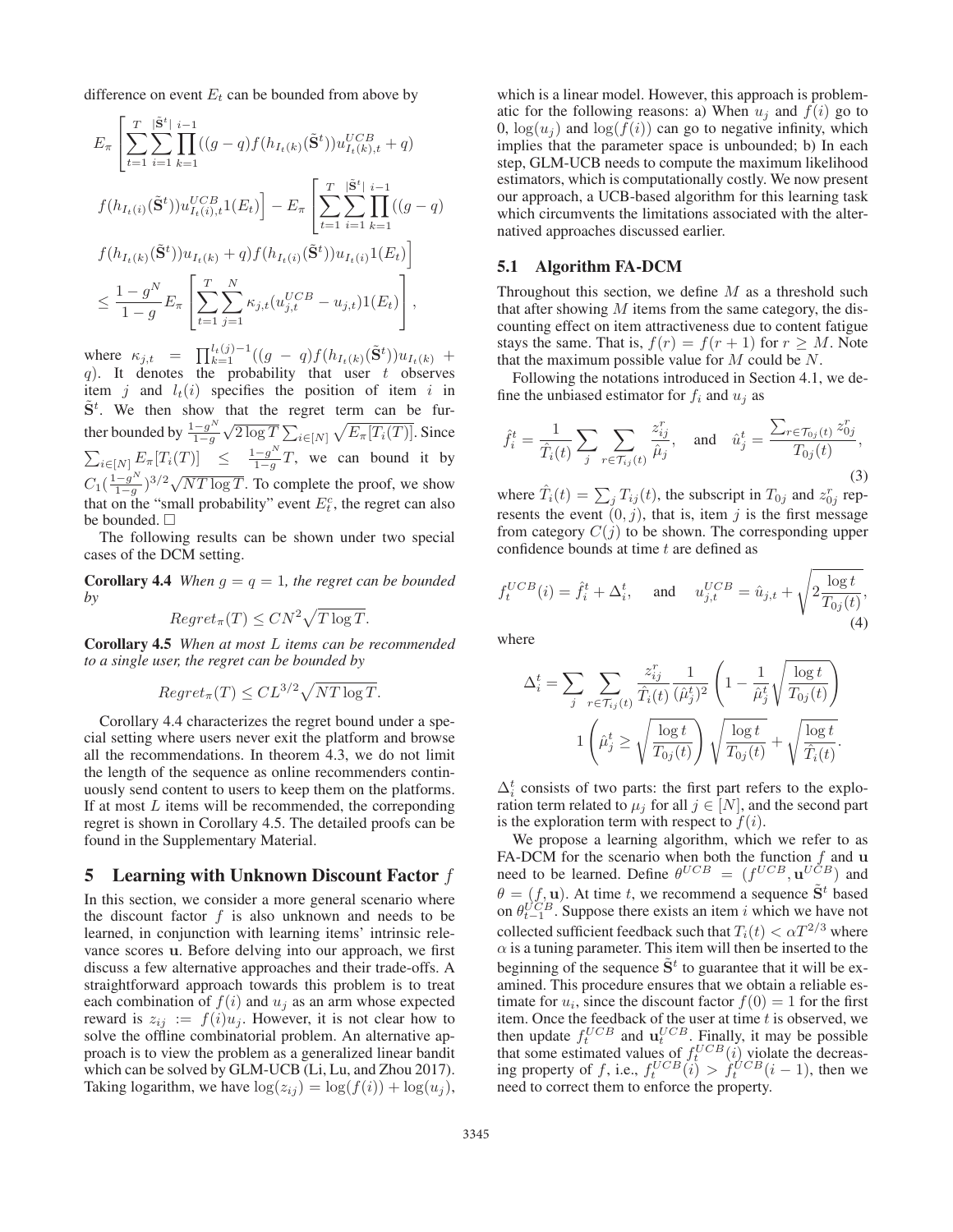Algorithm 3: [FA-DCM] An algorithm for fatigueaware DCM when  $f$  is unknown

**1 Initialization:** Set  $u_{j,0}^{UCB} = 1$  and  $f^{UCB}(i) = 1$  for all  $i \in [N]$  and  $i \in [M]$ ,  $t = 1$ .  $j \in [N]$  and  $i \in [M]$ ;  $t = 1$ ; 2 while  $t < T$  do<br>3 Compute  $\tilde{S}^t$ 3 Compute  $S^t = \arg \max_{S} E[R(S, \theta_{t-1}^{UCB})]$ according to Theorem 3.1; 4 if *there exists*  $i \in [N]$  *such that*  $T_i(t) < \alpha T^{2/3}$  **then**<br>5 insert item *i* to the beginning of of  $\tilde{S}^t$  as the Insert item i to the beginning of of  $\tilde{S}^t$  as the first item; 6 end 7 Offer sequence  $S^t$ , observe the user's feedback; 8 Update  $u_{j,t}^{UCB}$  for all j and  $f_t^{UCB}(i)$  for all i according to Equation (4); 9 for  $i = 1:M$  do<br>  $\downarrow$  if  $f^{UCB}(i) >$ 10 if  $f^{UCB}_t(i) > f^{UCB}_t(i-1)$  then<br>  $f^{UCB}_t(i) = f^{UCB}_t(i-1)$ . 11  $f_t^{UCB}(i) = f_t^{UCB}(i-1);$ <br>12  $12$  end <sup>13</sup> end 14  $t = t + 1;$ <br>15 **end** end

# 5.2 Regret analysis for Algorithm FA-DCM

Define  $V_i^t = \frac{1}{\hat{T}_i}$  $\sum$  $\sum_{t \in \mathcal{T}_{ij}(t)}$  $\frac{z_{ij}^t}{\mu_j}$ . We first have the following lemma to bound the difference between  $V_i^t$  and  $f_i$ .

**Lemma 5.1** *For any t,*  $P(|V_i^t - f(i)| \ge \sqrt{\frac{\log t}{\hat{T}_i(t)}}) \le \frac{2}{t^2}$ .

**Lemma 5.2** For any  $1 \le i \le M$ , we have  $\sum_{t=1}^{T} P(|f_t(i) - f(s)| > \Delta t) \le CM$ , for some constant  $C$  where  $\hat{f}(s)$  is  $f(i)| \geq \Delta_i^t$   $\leq CN$ , for some constant *C*, where  $f_t(i)$  is defined in Equation (3) *defined in Equation* (3)*.*

Proof outline: First we note that

$$
P\left(|\hat{f}_t(i) - f(i)| \geq \Delta_i^t\right)
$$
  
\n
$$
\leq P\left(\left|\frac{1}{\hat{T}_i(t)}\sum_j \sum_{r \in \mathcal{T}_{ij}} z_{ij}^r \left(\frac{1}{\hat{\mu}_j} - \frac{1}{\mu_j}\right)\right| \geq
$$
  
\n
$$
\sum_j \sum_{r \in \hat{\mathcal{T}}_{ij}} \frac{z_{ij}^r}{\hat{T}_i(t)} \frac{1}{\hat{\mu}_j^2} \left(1 - \frac{1}{\hat{\mu}_j} \sqrt{\frac{\log t}{T_{0j}(t)}}\right)
$$
  
\n
$$
1\left(\hat{\mu}_j \geq \sqrt{\frac{\log t}{T_{0j}(t)}}\right) \sqrt{\frac{\log t}{T_{0j}(t)}}\right) \qquad (5)
$$

$$
+ P\left(\left|\frac{1}{\hat{T}_i(t)}\sum_j \sum_{r \in \mathcal{T}_{ij}} \frac{z_{ij}^r}{\mu_j} - f(i)\right| \ge \sqrt{\frac{\log t}{T_i(t)}}\right) \tag{6}
$$

For Equation (5), we can bound it above by

$$
\sum_{j} \frac{2}{t^2} + \exp\left(-\frac{1}{2}T_{0j}(t)\mu_j^2\right) + P\left(\sqrt{\frac{\log t}{T_{0j}(t)}} < \frac{\mu_j}{2}\right).
$$

For Equation (6), using Lemma 5.1, we have

$$
P\left(\left|\frac{1}{\hat{T}_i(t)}\sum_j\sum_{r\in\mathcal{T}_{ij}}\frac{z_{ij}^r}{\mu_j}-f(i)\right|\geq\sqrt{\frac{\ln t}{T_i(t)}}\right)\leq\frac{2}{t^2}.
$$

It implies that

$$
\sum_{t=1}^{T} P(|\hat{f}_t(i) - f(i)| \ge \Delta_i^t) \le CN
$$

for some constant  $C$ .  $\square$ 

Lemma 5.3 *Assume* **S**<sup>∗</sup> *is the optimal sequence of messages. Under the condition that*  $0 \le u \le u'$  *and*  $0 \le f \le$ f *, we have*

$$
E[U(\mathbf{S}^*, f', \mathbf{u}')] \ge E[U(\mathbf{S}^*, f, \mathbf{u})].
$$

 $E[U(\mathbf{S}^*, f', \mathbf{u}')] \ge E[U(\mathbf{S}^*, f, \mathbf{u})].$ <br>**Proof:** Similar to the proof of Lemma 4.2, we can prove it by induction.  $\Box$ 

Theorem 5.4 *The regret of Algorithm FA-DCM during time* T *is bounded by*

$$
Regret_{\pi}(T) \le C \left(\frac{1 - g^N}{1 - g}\right)^2 \sqrt{NT^{4/3} \log T}.
$$

**Proof outline:** Define the following events,  $A_{j,t} = \epsilon ICP$  ${u_{j,t}^{UCB} - \sqrt{8 \frac{\log t}{T_j(t)}} \leq u_j \leq u_{j,t}^{UCB}}$ ,  $B_{i,t} =$  ${f_t^{UCB}(i) - 2\Delta_t^t \leq f(i) \leq f_t^{UCB}(i)}$ , and  $E_t = \bigcap_{j=1}^N (A_{j,t}) \bigcap_{i=1}^M (B_{i,t})$ . Let  $\tilde{f}_t^{UCB}(i) = \min_{j \leq i} f_t^{UCB}(j)$ ,  $j=1$   $\vee$   $\vee$ ,  $\vee$  $\tilde{B}_{i,t} = \left\{ \tilde{f}_t^{UCB}(i) - 2\Delta_i^t < f(i) < \tilde{f}_t^{UCB}(i) \right\}$  $\tilde{B}_{i,t} = \left\{ \tilde{f}_t^{UCB}(i) - 2\Delta_i^t < f(i) < \tilde{f}_t^{UCB}(i) \right\}$  and  $\tilde{E}_t = \bigcap_{i=1}^N (A_{j,t}) \bigcap_{i=1}^M (\tilde{B}_{i,t})$ . Note that if  $E_t$  holds,  $\tilde{E}_t$  also holds. We consider time t is in the exploration phase, denoted as  $t \in \mathcal{E}$  if there exists  $i \in [N]$  such that  $T_{0,i}(t)$  $\bigcap_{i=1}^{M} (B_{i,t})$ . Note that if  $E_t$  holds,  $E_t$  also<br>onsider time t is in the exploration phase denoted as  $t \in \mathcal{E}$ , if there exists  $j \in [N]$  such that  $T_{0j}(t)$  <  $\alpha t^{2/3}$ . Similar to the proof for Theorem 4.3, the regret quantity  $E[\sum_{t \notin \mathcal{E}} R(\mathbf{S}^*, \mathbf{u}) - R(\mathbf{S}^t, \mathbf{u})]$  on event  $E_t$  for  $t \notin \mathcal{E}$ <br>can be first bounded from above by can be first bounded from above by

$$
\frac{1-g^N}{1-g} \left( E_\pi \left[ \sum_{t \notin \mathcal{E}} \sum_{j=1}^N \kappa_{j,t} (u_{j,t}^{UCB} - u_j) \mathbb{1}(\tilde{E}_t) \right] + E_\pi \left[ \sum_{t \notin \mathcal{E}} \sum_{i=1}^M \tilde{\kappa}_{i,t} (\tilde{f}_t^{UCB}(i) - f(i)) \mathbb{1}(\tilde{E}_t) \right] \right),
$$

where  $\tilde{\kappa}_{i,t} = \sum_{\tilde{l}_t(i)} \prod_{k=1}^{l_t(i)-1} ((g-q)f(h_{I_t(k)}(\tilde{S}^t))u_{I_t(k)} +$ q) denotes the probability of observing an item as the  $i^{th}$  recommendation within its own category. The regret term recommendation within its own category. The regret term can be further bounded by  $C\left(\frac{1-g^N}{1-g}\right)^2 \sqrt{NT^{4/3} \log T}$ . Fi-<br>nally using Lamma 5.2 and some bound the "small analytical" nally using Lemma 5.2, we can bound the "small probability" event  $E_t^c$  and the cumulative regret on  $t \in \mathcal{E}$ .  $\Box$ 

### 6 Numerical Experiments

In this section, we perform four sets of numerical experiments to evaluate the performance of our online learning algorithms. In the first two experiments, we investigate the robustness of Algorithm FA-DCM-P and FA-DCM respectively. In the last two experiments, we compare our algorithm with a benchmark using simulated and real datasets respectively.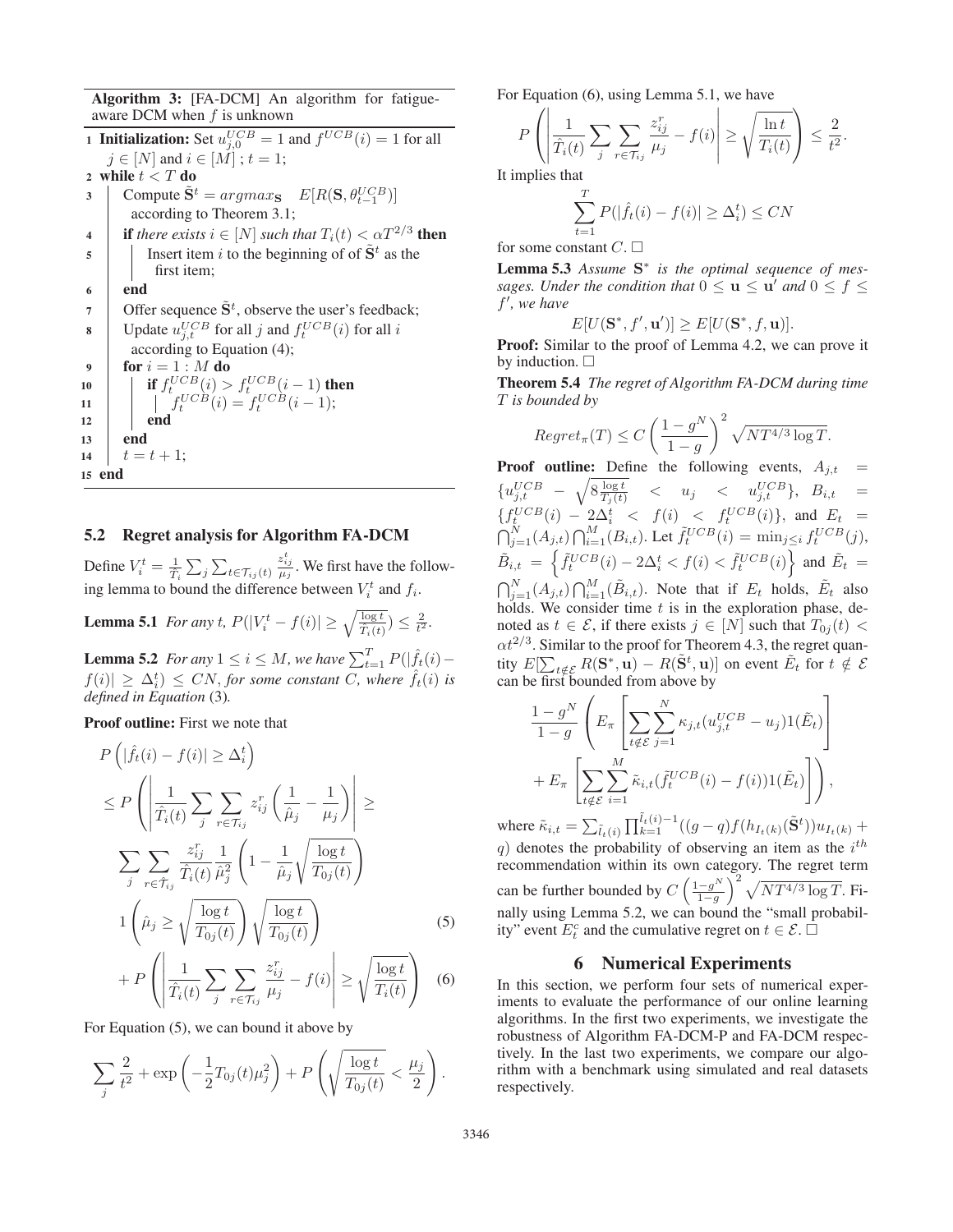# 6.1 Robustness study

Experiment I: With a known discount factor In this experiment, we investigate the robustness of Algorithm FA-DCM-P, when the discount factor  $f$  is known to the platform. We consider a setting with three categories, and each contains 10 items. Items' intrinsic relevance **u** is uniformly generated from  $[0, 0.5]$ . The known discount factor is set to  $f(r) = \exp(-0.1 * (r - 1))$ . We fix the resuming probability after non-clicks to  $q = 0.7$ , and compare three cases by varying the resuming probabilities after clicks, i.e, Case 1:  $g = 0.95$ ; Case 2:  $g = 0.85$ ; Case 3:  $g = 0.75$ . For each case, we run 20 independent simulations.

Experiment II: With an unknown discount factor We assume both f and **<sup>u</sup>** are unknown in this experiment, and study the robustness of Algorithm FA-DCM. There are three categories which contain 10 items each. We consider three cases, where we use  $q = 0.7$  as in Experiment I and vary p and the discount factor f. More precisely, Case 4:  $g =$ 0.85,  $f(r) = \exp(-0.1(r - 1))$ ; Case 5:  $g = 0.85$ ,  $f(r) =$  $\exp(-0.15(r-1))$ ; Case 6:  $g = 0.75$ ,  $f(r) = \exp(-0.1(r-1))$ 1)).

Result: The left plot in Fig 2 shows the average regret for Algorithm FA-DCM-P as the solid line and its 95% sampled confidence interval as the shaded area, generated from 20 independent simulations for each case. Average values for the regret at  $T = 10,000$  are 307.52, 277.77 and 265.73 for Case 1, 2 and 3 respectively. The result shows that the regret decreases as g decreases, which is consistent with the regret bound shown in Theorem 4.3.

The right plot in Fig 2 shows the results for Algorithm FA-DCM, where the average regret at  $T = 10,000$  is 1237.82, 1178.24, and 991.97 for Case 4, 5 and 6 respectively. Comparing Case 4 and 5, we find that when the discount factor increases, the regret decreases. Meanwhile, comparing Case 4 and 6, it shows that the regret increases with  $q$ , which is consistent with the conclusion in Theorem 5.4. Comparing Case 2 and 4, as well as Case 3 and 6, the simulation results show that the regret is much larger when  $f$  also needs to be learned.



Figure 2: Simulation results for Experiments I and II

#### 6.2 Comparison with a benchmark algorithm

Since there is no other algorithm addressing our specific setting, we choose the explore-then-exploit algorithm as a benchmark for Algorithm FA-DCM. During the exploration

time steps, items are randomly selected. For the first  $t$  time steps, we ensure that there are  $\beta \log t$  periods for exploration where  $\beta$  is a tuning parameter. That is, if the number of exploration periods before t is less than  $\beta \log t$ , then we choose t as the exploration period where items are randomly selected. During the exploitation period, we use the empirical mean of **u** and f to find the optimal sequence. In both Experiment III and IV, we run 20 independent simulations to compare the performance of our algorithm against the benchmark.

Experiment III: With simulated data We set parameters  $g = 0.75$ ,  $q = 0.7$  and  $f(r) = \exp(-0.1(r - 1))$ . Items' intrinsic relevance **<sup>u</sup>** is uniformly generated from [0, 0.5].

Experiment IV: With real data The data is from Taobao3, which contains 26 million ad display and click logs from 1,140,000 randomly sampled users from the website of Taobao for 8 days (5/6/2017-5/13/2017). To fit the data into our framework, we use long period of inactivity from the last interaction with the website as a proxy for exiting the platform. Based on the data, we estimate that the average probability to resume browsing after non-clicks is 0.823, i.e.,  $q = 0.823$ . Meanwhile, the probability to resume browsing after clicking is higher, i.e.,  $g = 0.843$ . For the discount factor, we use  $f(r) = \exp(-0.1(r-1))$ . In this experiment, we consider five categories of items, and select the top 20 selling products from each category. We estimate the click probabilities of these 100 products, and use them as the groundtruth values for  $u_i$ .

Result: Fig 3 compares the performance of our algorithm and the benchmark based on 20 independent simulations. Our algorithm outperforms the benchmark in both experiments, highlighting the benefits of simultaneous exploration and exploitation. In particular, in Experiment III which is shown as the left plot, the average regret for the benchmark is 1279.88 at  $T = 10,000$ , which is 29.02% higher than that of Algorithm FA-DCM. Meanwhile, in Experiment IV as shown as the right figure, the average regret for Algorithm FA-DCM is 910.87, while the regret for the benchmark is 1519.20 at  $T = 100,000$ .



Figure 3: Simulation results for Experiments III and IV

<sup>3</sup> https://tianchi.aliyun.com/datalab/dataSet.html?spm=5176. 100073.0.0.14d53ea7Rleuc9\&dataId=56